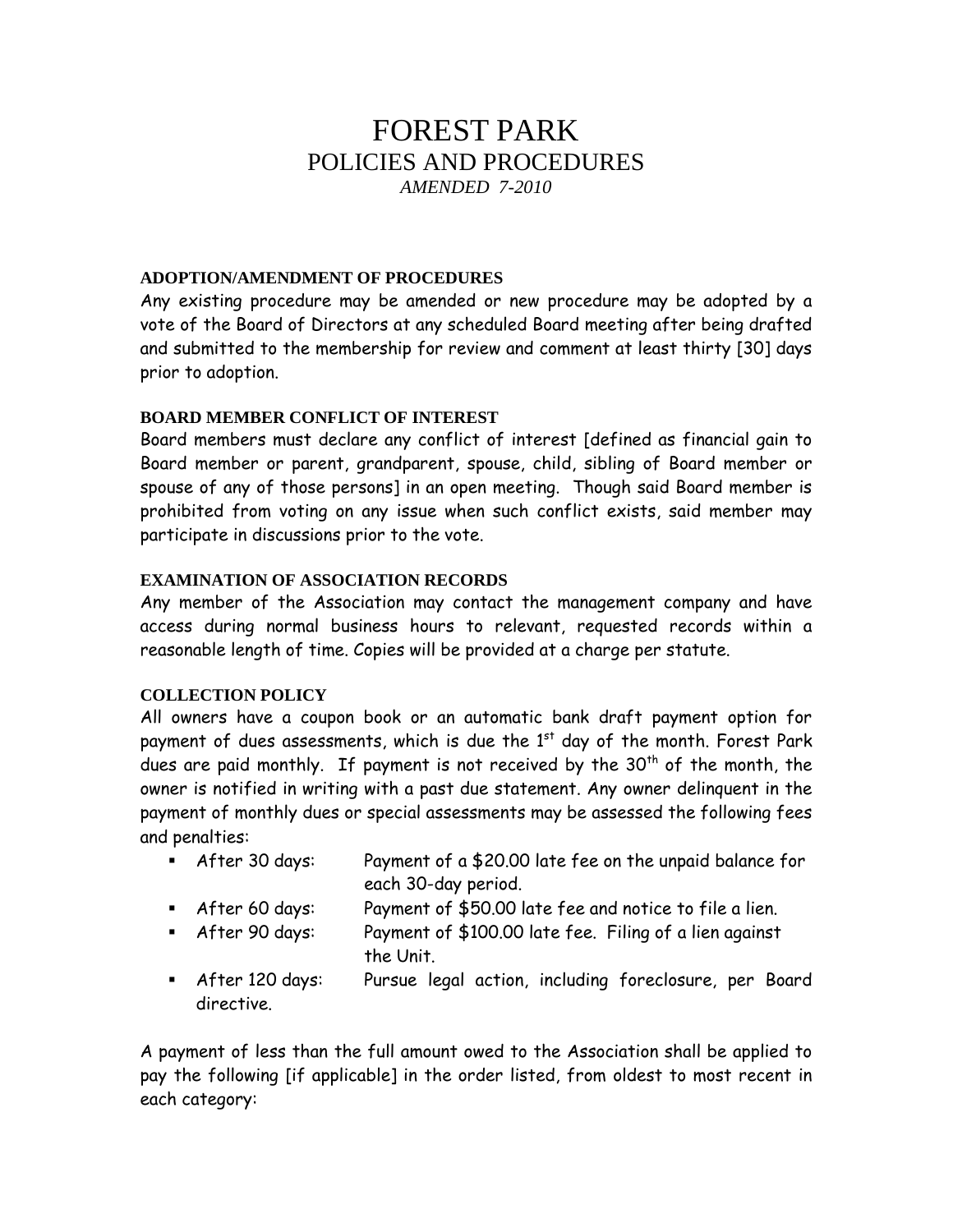- 1. Attorney fees and costs incurred by the Association and for which the Owner is responsible pursuant to all governing documents and Colorado law;
- 2. Fines, late charges or other monetary charges or penalties;
- 3. Past due Special Assessments;
- 4. Past due installments of Regular Assessments;
- 5. Current Special Assessments; and
- 6. Current payment for Regular Assessment [s].

# **CONDUCT OF MEETINGS**

- All Regular and Special Meetings, Executive Committee and Committee Meetings of the Association are open to the membership;
- Notice of any unit owner meetings will be physically posted in a conspicuous place, if feasible, in addition to any electronic postings or mail notices that are given.
- The Association will use electronic means of giving notice of unit owner meetings. If electronic means are available, the Association will email meeting notice to unit owners who request it and provide the Association with their email addresses.
- The Board will allow a unit owner to comment but not participate in deliberations prior to its taking formal action on an item under consideration; however, the Board may place reasonable time restrictions on the person speaking.
- Votes for contested positions for Board members at the Annual Meeting will be taken by secret ballot. At the discretion of the Board, or if requested by 20% of unit owners present or represented by proxy, if a quorum has been achieved, secret ballots will be used for a vote on any other matter on which all unit owners are entitled to vote. A committee of unit owners, rather than candidates or Board members, is to count ballots.
- **Proxies are not valid if obtained through fraud. The Association may reject** votes, ballots, or proxies, if the person tabulating votes has reasonable basis to doubt their validity. The person who rejects a vote, ballot, or proxy is not subject to damages. All actions of the Association regarding such rejections are valid unless a court determines otherwise.

# **ENFORCEMENT OF COVENANTS**

The Association has a written policy for enforcement of architectural guidelines, rules, covenants and policies. Violations will be issued according to the same. Owners have a right to appeal by registering a written complaint. Owners will be afforded a hearing before the Board of Directors. After discussion of the appeal, the Board will vote to uphold or rescind the original decision.